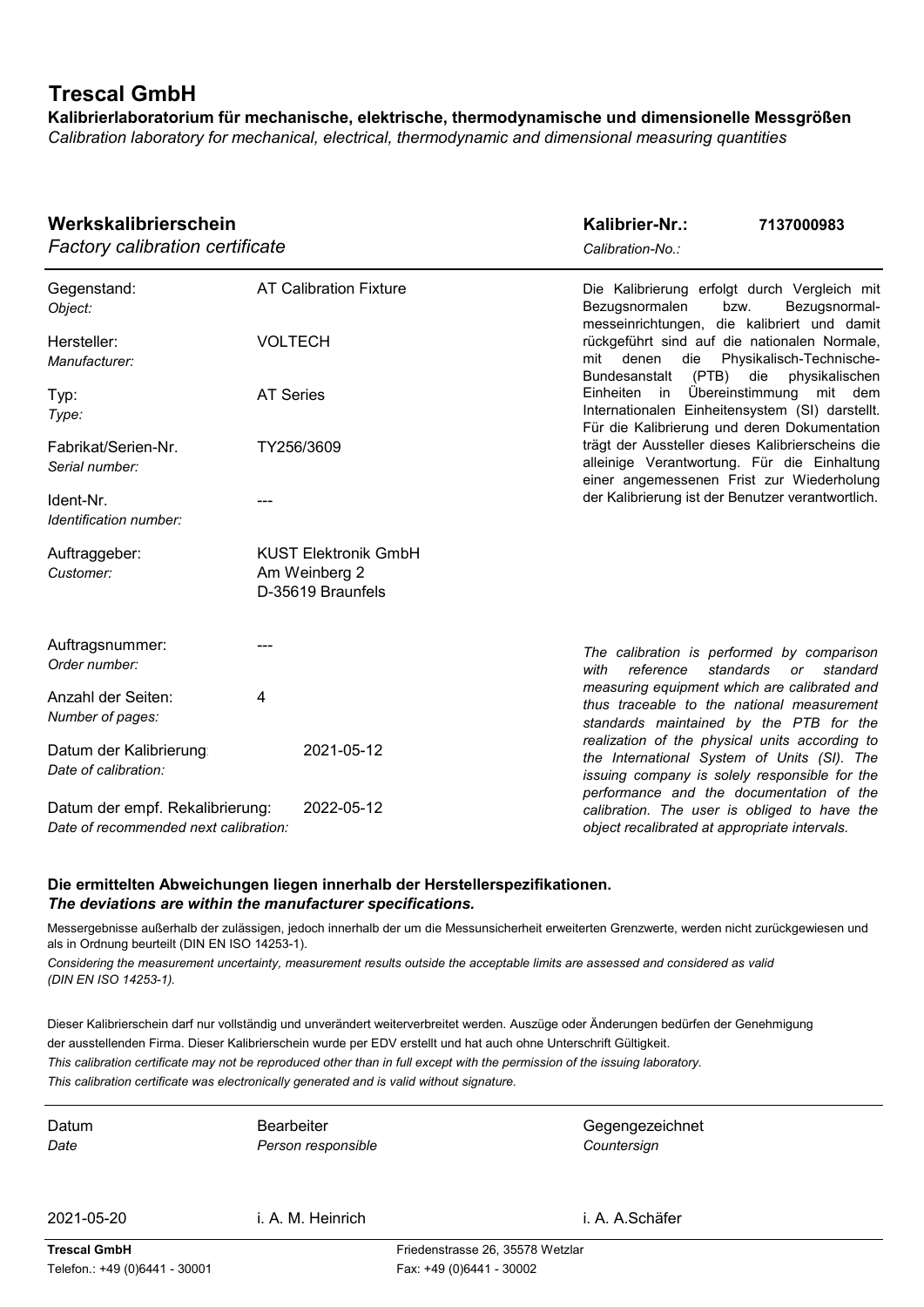*In case of doubts the German text of this certificate is valid.*

Seite 2 zum Kalibrierschein vom *Page 2 of the calibration certificate from*

#### **Kalibriereinrichtung /** *Calibration unit:* **Bezugsnormal /** *Reference standard:*

| <b>ID-Nr.</b> Geräteart       | <b>Hersteller</b>      | <b>I</b> Serien-Nr. | Typ              | <b>IKalibriernummer</b>       | <b>IKal</b> . bis |
|-------------------------------|------------------------|---------------------|------------------|-------------------------------|-------------------|
| ID no. Device type            | Manufacturer           | Serial no.          | Type             | <b>Calibration mark</b>       | Due               |
| N 250 Standard Inductor       | General Radio          | <b>I20295</b>       | 1482-E 1mH       | 33211/ D-K-15015/2021/02      | $02 - 2024$       |
| N 281 Stand Air Capacitor Set | <b>Hewlett Packard</b> | <b>1840J00580</b>   | 116380A 1-1000pF | 11877318776/D-K-15015/2018-07 | 07-2021           |
| M 160 LCR-Meter / Multi-Fregu | <b>Hewlett Packard</b> | <b>2031J00997</b>   | 14274 A          | 15434 / D-K-17447 / 17-01     | 01-2022           |

#### **Kalibrierverfahren /** *Calibration procedure:*

Die Kalibrierung erfolgt durch Vergleich der Anzeige des Kalibriergegenstandes mit den durch die Referenzgeräte *indicated by the reference units. In the following pages the values indicated by the reference units are called "correct value".* dargestellten Werten. Nachfolgend werden die von den Referenzgeräten dargestellten Werte "richtiger Wert" genannt. *The above mentioned object is calibrated by comparing the values indicated by the test object with the values* 

#### **Messergebnisse /** *Measurement results:*

*Calibration was performed in the measuring quantities capacitance and inductance.* Die Kalibrierung erfolgte in den Messgrössen Kapazität und Induktivität.

#### **Messunsicherheit /** *Measurement uncertainty:*

Kalibrierung. Ein Anteil für Langzeitinstabilität des Kalibriergegenstandes ist nicht enthalten. einer Wahrscheinlichkeit von 95 % im zugeordneten Werteintervall. Die angegebene Messunsicherheit setzt sich dem Erweiterungsfaktor k = 2 ergibt. Sie wurde gemäß EA-4/02 M:2013 ermittelt. Der Wert der Messgrösse befindet sich r Angegeben ist die erweiterte Messunsicherheit, die sich aus der Multiplikation der Standardmessunsicherheit mit zusammen aus den Unsicherheiten des Kalibrierverfahrens und denen des Kalibriergegenstandes während der

*The measur. uncertainty stated is the expanded uncertainty, obtained by multiplying the standard uncertainty with the coverage factor k = 2. It has been determined according to EA-4/02 M:2013. The value of the measuring quantity is within the assigned range of values with a probability of 95%. Measurement uncertainty results from the uncertainties arising from calibration procedure and the uncertainties of the calibration object under test. A part for long-term instability of the calibration object is not included.*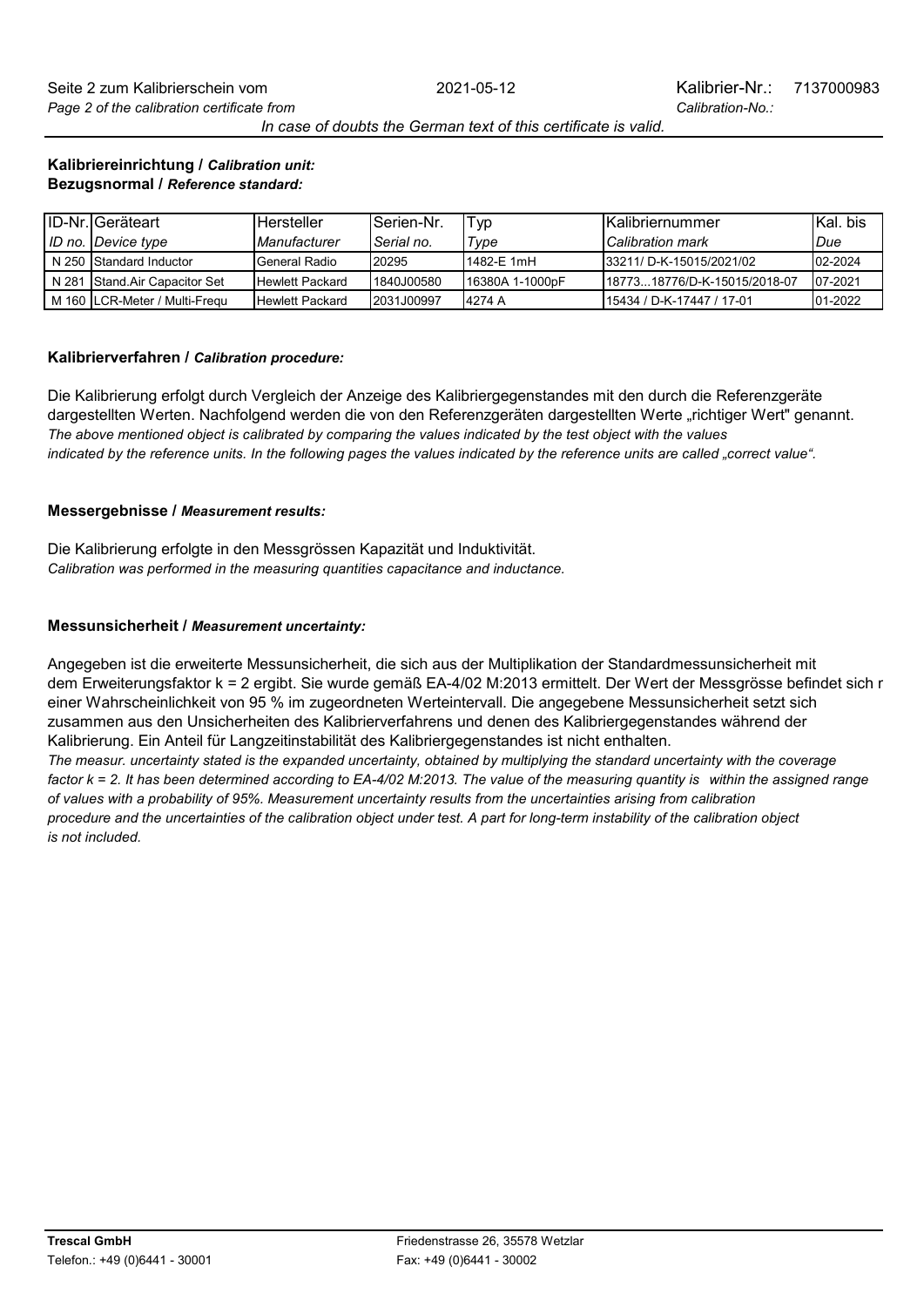#### **Konformität** */ Conformity:*

- Messwert innerhalb der gerätetypischen Spezifikation. **P** *Measured value within tolerance limits.*
- **N+** Messwert innerhalb der gerätetypischen Spezifikation. Unter Berücksichtigung der Messunsicherheit kann der Messwert jedoch auch außerhalb der Toleranzgrenze liegen. *Measured value within tolerance limits. Considering the measurement uncertainty, the measured value might be out of tolerance limits.*
- Messwert jedoch auch innerhalb der Toleranzgrenze liegen. Messwert außerhalb der gerätetypischen Spezifikation. Unter Berücksichtigung der Messunsicherheit kann der **N***tolerance limits. Measured value out of tolerance limits. Considering the measurement uncertainty, the measured value might be within*
- Messwert außerhalb der gerätetypischen Spezifikation. *Measured value is out of tolerance limits.* **F**



- **NS** *Measured value has been tested, but tolerance limits are unknown.* Messwert wurde gemessen, es ist aber keine Spezifikation vorhanden.
- **NT** *Measured value has not been tested.* Messwert wurde nicht gemessen.

**Umgebungsbedingungen /** *Environmental conditions:* Ort der Kalibrierung / *Place of calibration:*

23°C (+/-2 K), 40% r.F. ( +/-15% r.F.) Labor Wetzlar / Laboratory Wetzlar

**Das empfohlene Kalibrierintervall beträgt 12 Monate.**

*Recommended calibration interval is 12 month.*